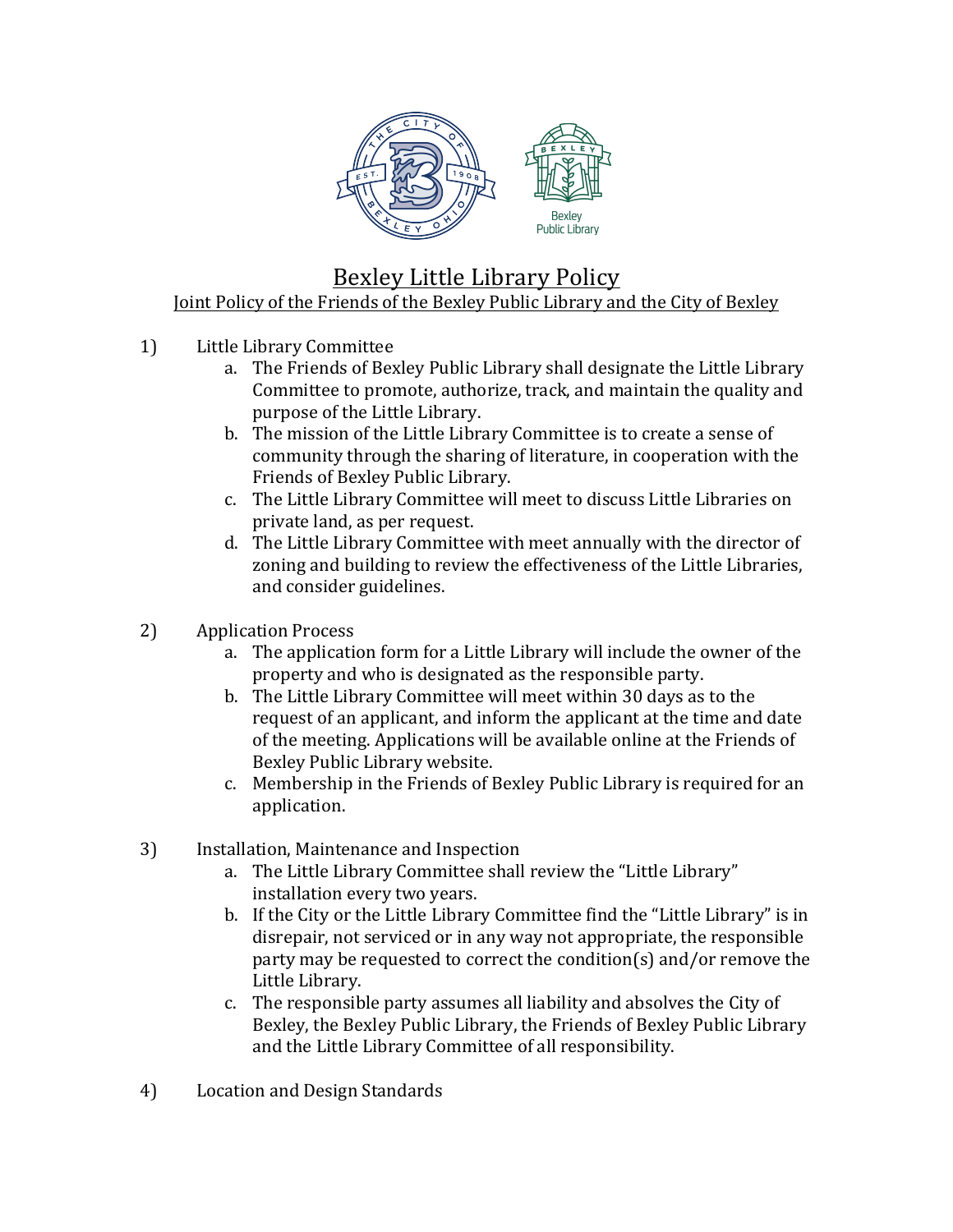- a. Placement is subject to approval of the Friends of the Bexley Public Library, which will examine proposed locations to ensure reasonable spacing between other "Little Libraries".
- b. There shall not be more than one "Little Library" within 1,500 feet of another along the same street.
- c. The "Little Library" shall be generally similar in size and height to a typical mailbox. The "Little Library" lending container shall not exceed  $24$ " in width,  $24$ " in height and  $24$ " in depth.
- d. The "Little Library" lending container shall be installed on a single post in the manner of a typical mailbox with a maximum overall height of 60".
- e. The "Little Library" lending container shall be constructed of wood or metal and shall allow transparent panels of Plexiglas or other common transparent building material in the front door opening.
- f. The Residential "Little Library" must be located at a minimum of  $3'$ from the sidewalk, on the side of the sidewalk closest to the residence.
- g. Prior to placement of the "Little Library", utilities must be marked via an OUPS ticket, which can be obtained by calling (800) 362-2764.
- h. Property owners should be aware of non-public underground infrastructure such as sprinkler systems, invisible dog fencing, and private electrical lines.
- i. The "Little Library" shall not obstruct vehicular, bicycle or pedestrian traffic, either physically, or by a person utilizing the "Little Library."
- i. The "Little Library" shall not obstruct access aisles or paths utilized by persons in wheelchairs or for ADA accessibility.
- k. The "Little Library" enclosures shall be sized and arranged such that no person or child is able to enter.
- l. Community "Little Libraries" may be on public land as approved by the City of Bexley.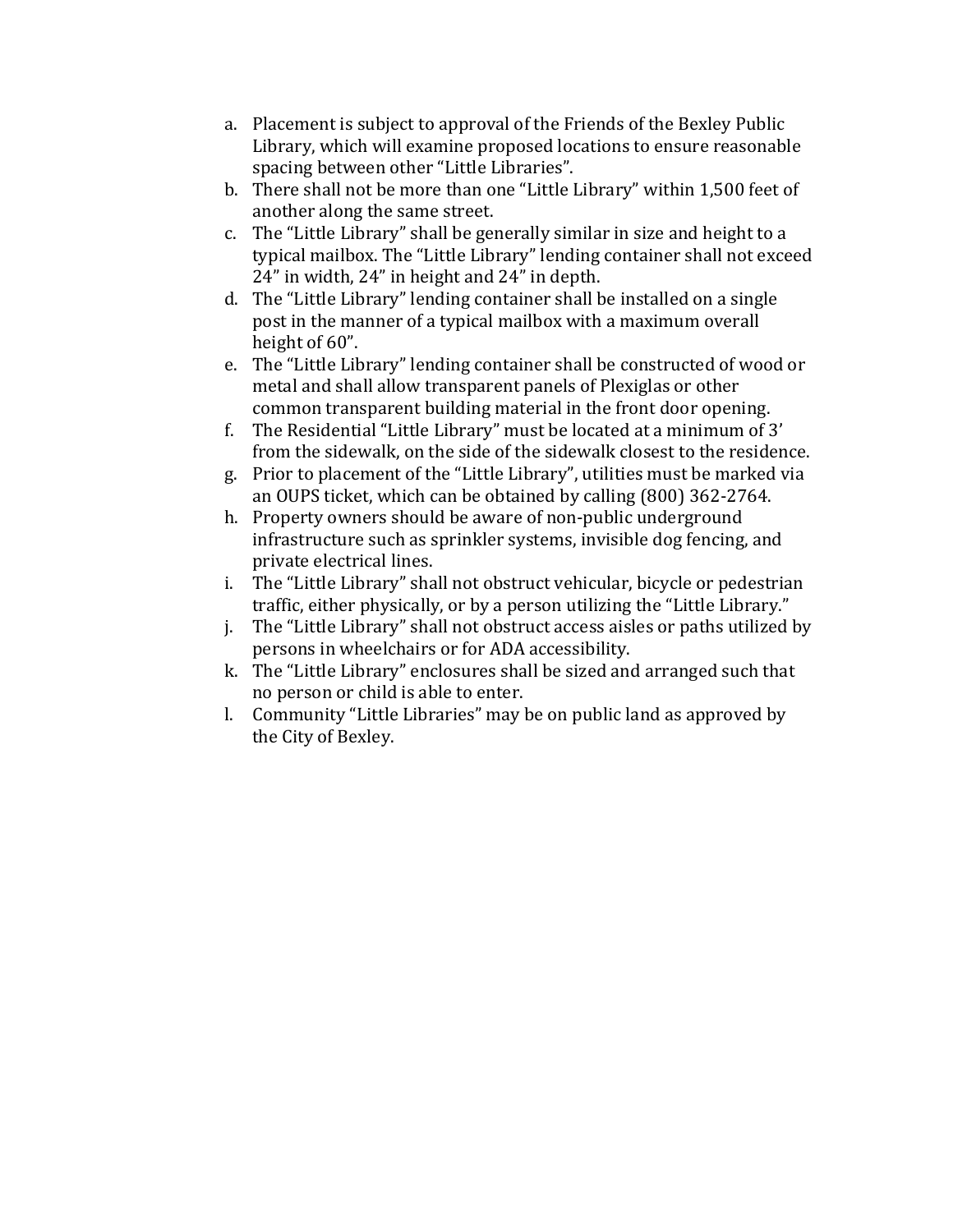|                                | <b>Friends of Bexley Public Library</b><br><b>Little Library Committee</b><br>2242 E. Main Street | CITY OF BEXLEY<br>Permit# |
|--------------------------------|---------------------------------------------------------------------------------------------------|---------------------------|
|                                | $(614) 559 - 4240$                                                                                | effective 1/1/11          |
|                                | <b>APPLICATION FOR</b><br><b>LITTLE LIBRARY PERMIT</b>                                            |                           |
| represents the property line.) | Please DRAW location of proposed little library below.                                            | (The large square         |
|                                | Rear Yard Area                                                                                    |                           |
|                                | <b>House</b>                                                                                      |                           |
|                                | Front Yard Area                                                                                   |                           |
|                                | 1. Address of where the proposed little library will be installed                                 |                           |
|                                |                                                                                                   |                           |
|                                |                                                                                                   |                           |